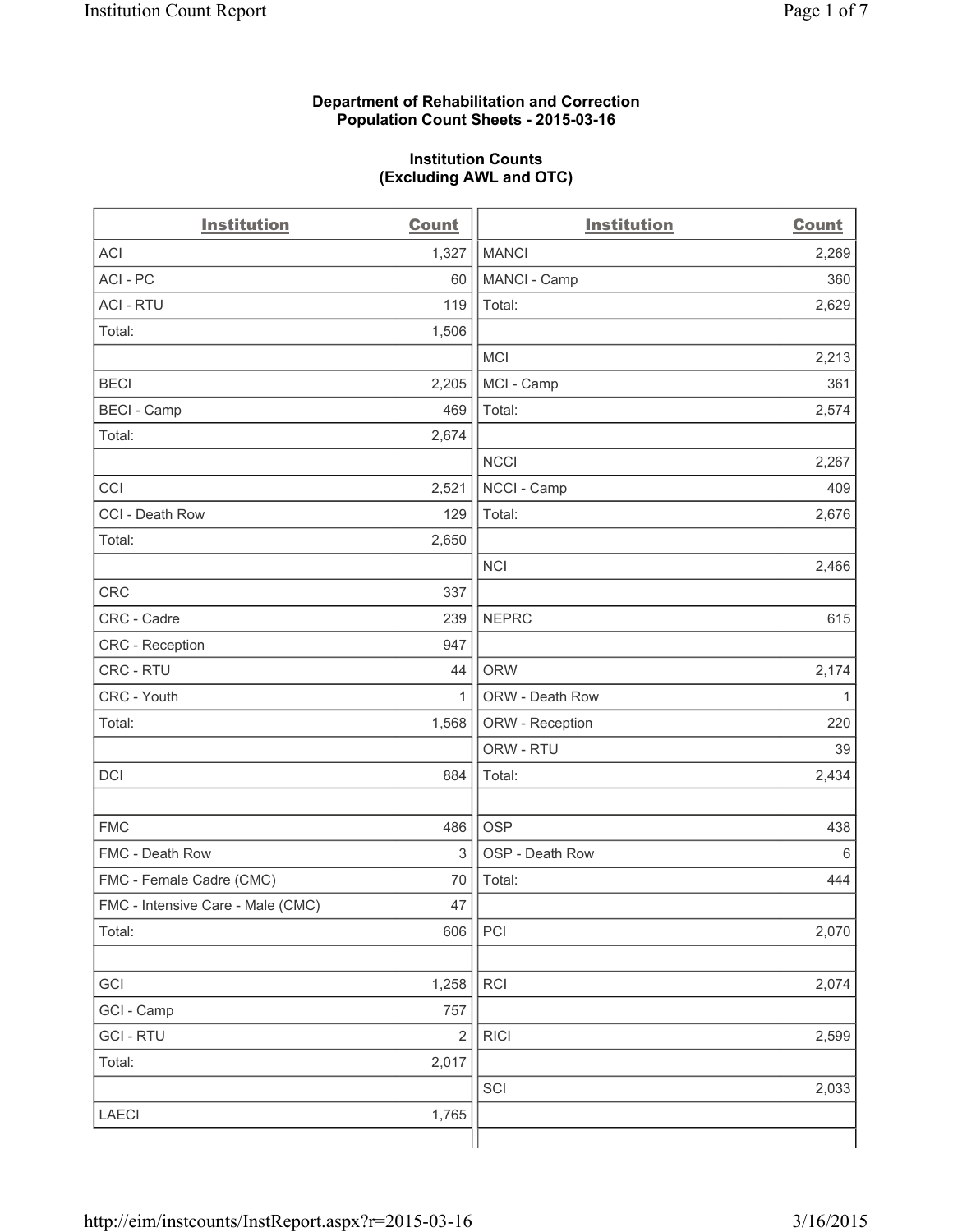|                          |       | <b>SOCF</b>      | 1,221                       |
|--------------------------|-------|------------------|-----------------------------|
| LECI                     | 2,150 | SOCF - RTU       | 59                          |
| LECI - Camp              | 177   | Total:           | 1,280                       |
| Total:                   | 2,327 |                  |                             |
|                          |       | <b>TCI</b>       | 1,095                       |
| LOCI                     | 2,279 | TCI - Camp       | 421                         |
|                          |       | Total:           | 1,516                       |
| LORCI                    | 221   |                  |                             |
| LORCI - Cadre            | 195   | <b>TOCI</b>      | 1,018                       |
| <b>LORCI - Reception</b> | 1,080 | <b>TOCI - PC</b> | 107                         |
| Total:                   | 1,496 | Total:           | 1,125                       |
|                          |       |                  |                             |
| <b>MACI</b>              | 1,080 | <b>WCI</b>       | 1,284                       |
| MACI - Minimum           | 1,464 | WCI - RTU        | 90                          |
| Total:                   | 2,544 | Total:           | 1,374                       |
|                          |       |                  |                             |
|                          |       |                  | ED ODE<br>Tatal Damilations |

**Total Population: 50,225**

\* The Total Population includes 35 Offenders with Reason Codes 30 & 31. \*\* The Total Population includes 31 Offenders with Reason Code 0A.

# **Male Population by Security Level (Include AWL and Exclude OTC)**

| <b>Security Level</b>  |                   | <b>Body</b> | <b>AWL</b> | $(-OTC)$ | <b>Total</b> |
|------------------------|-------------------|-------------|------------|----------|--------------|
| Total Level 5          |                   | 136         | 0          | 0        | 136          |
| <b>Total Level 4</b>   |                   | 1,811       | 22         | 21       | 1,812        |
| Total Level 3          |                   | 11,658      | 149        | 107      | 11,700       |
| Total Level 2          |                   | 17,044      | 232        | 156      | 17,120       |
| <b>Total Level 1</b>   |                   | 15,344      | 201        | 114      | 15,431       |
| <b>Total Death Row</b> |                   | 139         | 1          |          | 139          |
|                        | <b>Total Male</b> | 46,132      | 605        | 399      | 46,338       |

#### **Female Population by Institution (Include AWL and Exclude OTC)**

| <b>Institution</b>       | <b>Body</b> | <b>AWL</b> | $(-OTC)$ | <b>Total</b> |
|--------------------------|-------------|------------|----------|--------------|
| <b>DCI</b>               | 884         | 14         | 9        | 889          |
| <b>FMC</b>               | 18          | ာ          | っ        | 18           |
| FMC - Female Cadre (CMC) | 70          | 0          | 0        | 70           |
| <b>NEPRC</b>             | 615         | 18         | 4        | 629          |
| <b>ORW</b>               | 2,174       | 54         | 22       | 2,206        |
| <b>ORW - Death Row</b>   |             | 0          | 0        |              |
| ORW - Reception          | 220         |            | 0        | 220          |
|                          |             |            |          |              |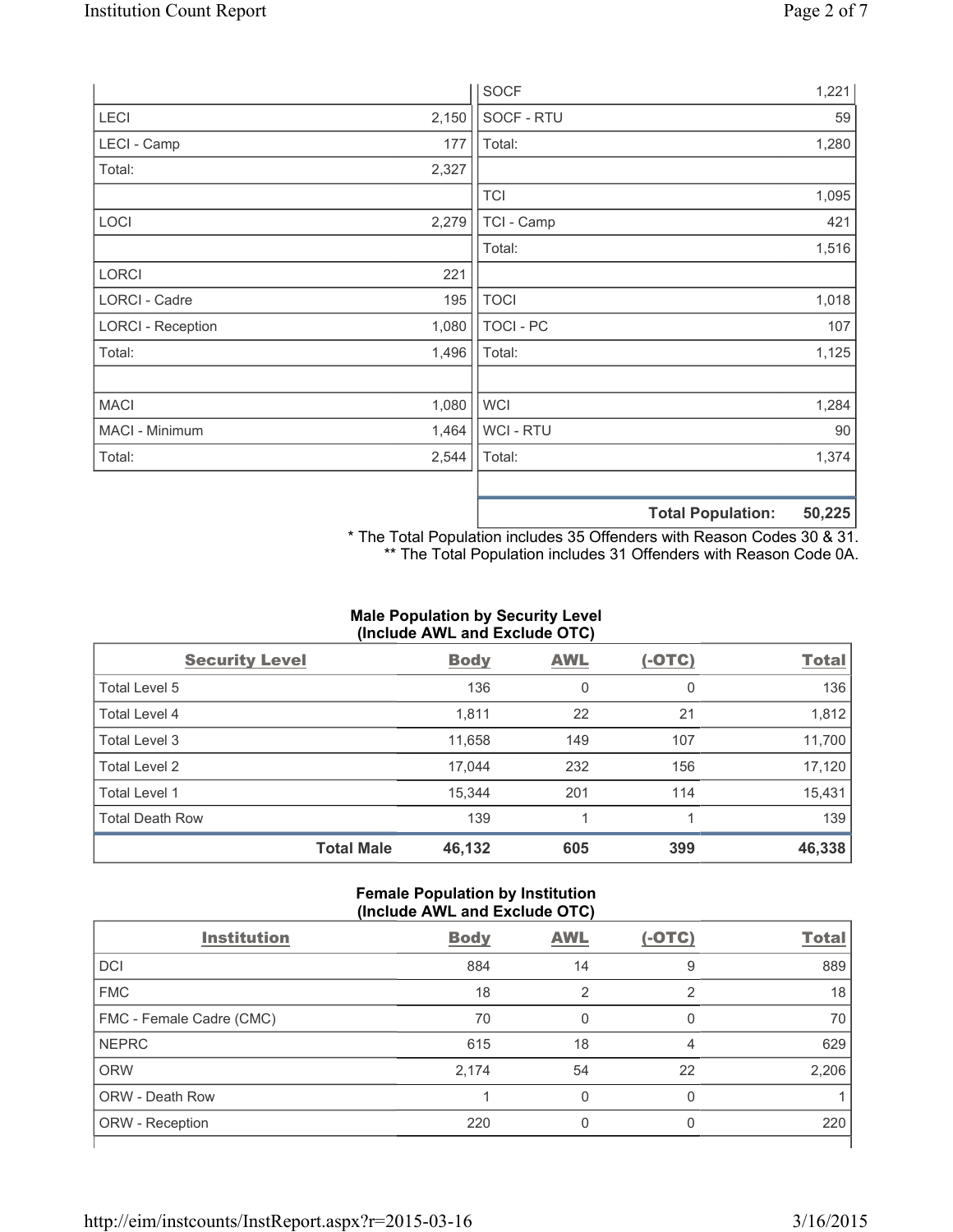| <b>ORW - RTU</b> |                          | 39     |     |     | 39     |
|------------------|--------------------------|--------|-----|-----|--------|
|                  | <b>Total Female</b>      | 4.021  | 88  | 37  | 4,072  |
|                  |                          |        |     |     |        |
|                  | <b>Total Population:</b> | 50,153 | 693 | 436 | 50,410 |

# **Male Population by Institution: Security Level 5 (Include AWL and Exclude OTC)**

|            | <b>Institution</b>   | <b>Body</b> | <b>AWL</b> | $(-OTC)$ | <b>Total</b> |
|------------|----------------------|-------------|------------|----------|--------------|
| GCI        |                      |             |            |          |              |
| <b>OSP</b> |                      | 134         |            |          | 134          |
| TCI        |                      |             |            |          |              |
|            | <b>Total Level 5</b> | 136         |            |          | 136          |

# **Male Population by Institution: Security Level 4 (Include AWL and Exclude OTC)**

| <b>Institution</b>       |                      | <b>Body</b>    | <b>AWL</b>          | $(-OTC)$            | <b>Total</b>              |
|--------------------------|----------------------|----------------|---------------------|---------------------|---------------------------|
| <b>BECI</b>              |                      | 1              | $\mathsf{O}\xspace$ | $\mathsf{O}\xspace$ | $\mathbf{1}$              |
| <b>CRC</b>               |                      | $\overline{7}$ | $\mathsf{O}\xspace$ | $\mathsf{O}\xspace$ | $\overline{7}$            |
| CRC - Reception          |                      | $\overline{2}$ | $\mathsf 0$         | $\mathsf{O}\xspace$ | $\sqrt{2}$                |
| LECI                     |                      | 4              | $\mathsf{O}\xspace$ | $\mathsf{O}\xspace$ | $\overline{4}$            |
| LOCI                     |                      | 4              | $\mathsf{O}\xspace$ | $\mathsf{O}\xspace$ | $\overline{4}$            |
| <b>LORCI</b>             |                      | 3              | $\overline{2}$      | $\overline{2}$      | $\ensuremath{\mathsf{3}}$ |
| LORCI - Cadre            |                      | $\overline{2}$ | $\mathsf{O}\xspace$ | $\mathsf{O}\xspace$ | $\sqrt{2}$                |
| <b>LORCI - Reception</b> |                      | 10             | $\mathbf{1}$        | $\mathsf{O}\xspace$ | 11                        |
| <b>MANCI</b>             |                      | 18             | $\mathbf 0$         | $\mathsf{O}\xspace$ | 18                        |
| <b>NCCI</b>              |                      | 5              | $\mathsf{O}\xspace$ | $\mathsf{O}\xspace$ | $\sqrt{5}$                |
| <b>NCI</b>               |                      | 3              | $\mathsf{O}\xspace$ | $\mathsf{O}\xspace$ | $\mathsf 3$               |
| <b>OSP</b>               |                      | 296            | $\sqrt{3}$          | $\mathfrak{S}$      | 296                       |
| <b>RCI</b>               |                      | 1              | $\mathsf{O}\xspace$ | $\mathsf{O}\xspace$ | 1                         |
| <b>SOCF</b>              |                      | 1,127          | 15                  | 15                  | 1,127                     |
| SOCF - RTU               |                      | 58             | $\mathbf 0$         | $\mathsf{O}\xspace$ | 58                        |
| <b>TCI</b>               |                      | 12             | $\mathsf 0$         | $\mathsf 0$         | 12                        |
| <b>TOCI</b>              |                      | 193            | $\mathsf{O}\xspace$ | $\mathsf{O}\xspace$ | 193                       |
| <b>TOCI - PC</b>         |                      | 44             | $\mathbf 0$         | $\mathsf{O}\xspace$ | 44                        |
| <b>WCI</b>               |                      | 20             | 1                   | $\mathbf{1}$        | 20                        |
| WCI - RTU                |                      | 1              | $\mathsf{O}\xspace$ | $\mathsf{O}\xspace$ | $\mathbf{1}$              |
|                          | <b>Total Level 4</b> | 1,811          | 22                  | 21                  | 1,812                     |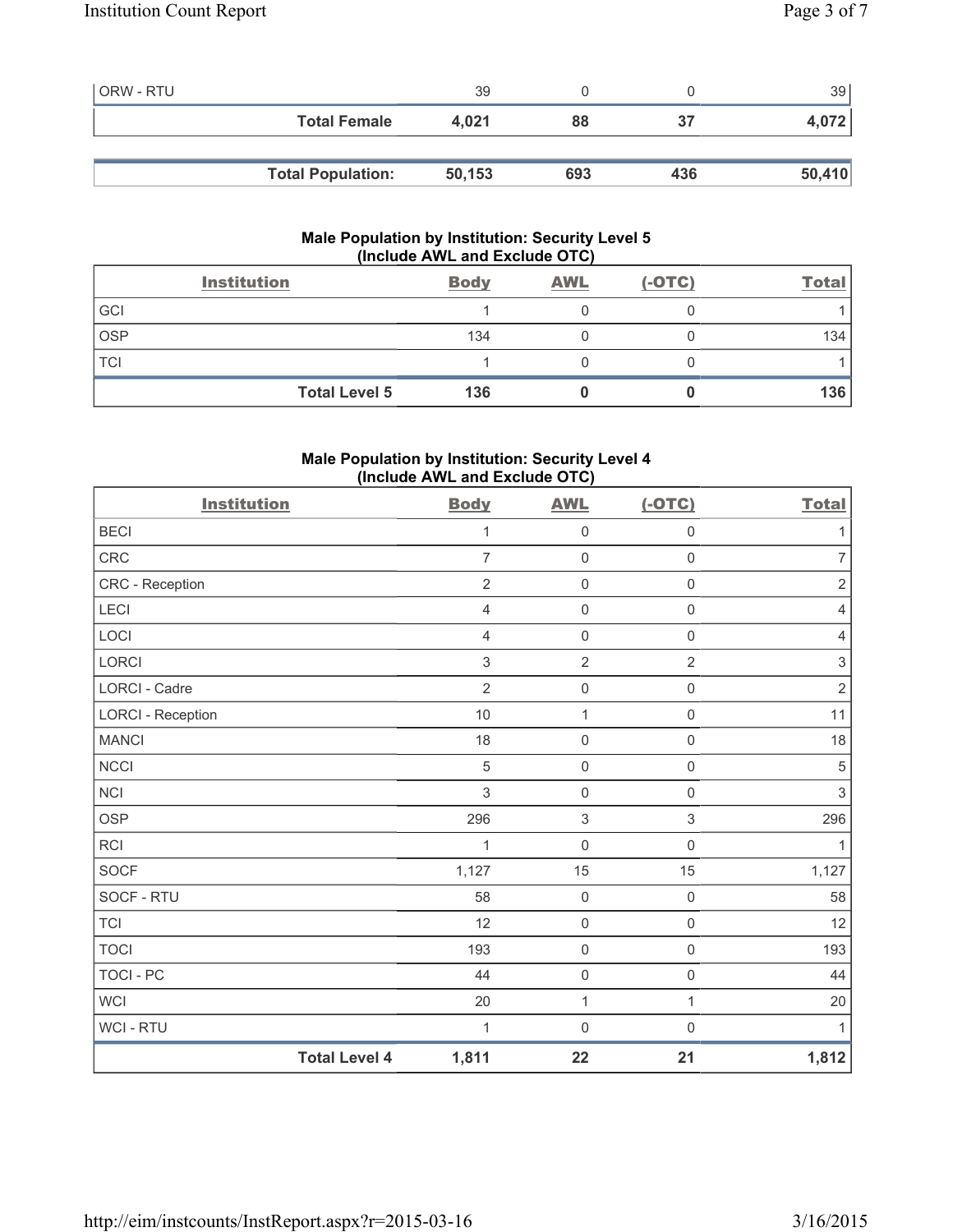| <b>Institution</b>                | $($ mcluut $R$ ive and excluut $O(O)$<br><b>Body</b> | <b>AWL</b>              | $(-OTC)$            | <b>Total</b>              |
|-----------------------------------|------------------------------------------------------|-------------------------|---------------------|---------------------------|
| ACI                               | 12                                                   | $\mathbf 1$             | $\mathsf{O}\xspace$ | 13                        |
| <b>ACI - RTU</b>                  | $\mathbf{1}$                                         | $\mathsf 0$             | $\mathsf 0$         | 1                         |
| <b>BECI</b>                       | $\sqrt{5}$                                           | $\mathbf 0$             | $\mathsf{O}\xspace$ | $\,$ 5 $\,$               |
| CCI                               | 5                                                    | $\mathsf{O}\xspace$     | $\mathsf 0$         | $\sqrt{5}$                |
| CRC                               | 135                                                  | $\boldsymbol{9}$        | $\overline{7}$      | 137                       |
| CRC - Cadre                       | 185                                                  | $\mathsf{O}\xspace$     | $\mathsf 0$         | 185                       |
| CRC - Reception                   | 675                                                  | 15                      | 11                  | 679                       |
| CRC - RTU                         | 20                                                   | $\mathsf{O}\xspace$     | $\mathsf 0$         | 20                        |
| CRC - Youth                       | $\mathsf 0$                                          | $\mathbf 1$             | $\mathbf{1}$        | $\mathsf{O}\xspace$       |
| <b>FMC</b>                        | $\ensuremath{\mathsf{3}}$                            | $\mathsf{O}\xspace$     | $\mathsf{O}\xspace$ | $\ensuremath{\mathsf{3}}$ |
| FMC - Intensive Care - Male (CMC) | $\boldsymbol{9}$                                     | $\mathbf 0$             | $\mathsf 0$         | $\boldsymbol{9}$          |
| GCI                               | $\mathbf{1}$                                         | $\mathsf{O}\xspace$     | $\mathsf 0$         | 1                         |
| <b>LAECI</b>                      | $\overline{4}$                                       | $\mathbf 0$             | $\mathbf 0$         | 4                         |
| LECI                              | 2,107                                                | 15                      | 15                  | 2,107                     |
| LOCI                              | $\mathbf 1$                                          | $\mathbf 1$             | $\mathbf{1}$        | $\mathbf{1}$              |
| LORCI                             | 81                                                   | 30                      | 27                  | 84                        |
| <b>LORCI - Cadre</b>              | 183                                                  | $\mathbf 0$             | $\mathsf 0$         | 183                       |
| <b>LORCI - Reception</b>          | 694                                                  | $\mathbf 0$             | $\mathsf{O}\xspace$ | 694                       |
| <b>MACI</b>                       | $\mathbf{1}$                                         | $\mathbf 0$             | $\mathsf 0$         | $\mathbf{1}$              |
| <b>MANCI</b>                      | 2,215                                                | 20                      | 15                  | 2,220                     |
| MCI                               | $\mathbf{1}$                                         | $\mathbf 0$             | $\mathsf 0$         | 1                         |
| <b>NCCI</b>                       | $\,8\,$                                              | $\mathsf{O}\xspace$     | $\mathsf 0$         | $\,8\,$                   |
| <b>NCI</b>                        | $\mathfrak{S}$                                       | $\mathbf{1}$            | $\mathbf{1}$        | $\mathsf 3$               |
| PCI                               | 42                                                   | $\overline{2}$          | $\mathsf{O}\xspace$ | 44                        |
| RCI                               | 1,942                                                | 34                      | 17                  | 1,959                     |
| <b>RICI</b>                       | $\sqrt{2}$                                           | $\mathsf 0$             | $\mathsf{O}\xspace$ | $\overline{c}$            |
| SCI                               | $\sqrt{3}$                                           | $\mathsf{O}\xspace$     | $\mathsf{O}\xspace$ | $\sqrt{3}$                |
| <b>SOCF</b>                       | 76                                                   | $\mathsf{O}\xspace$     | $\mathsf 0$         | 76                        |
| SOCF - RTU                        | $\mathbf{1}$                                         | $\mathsf{O}\xspace$     | $\mathsf{O}\xspace$ | $\mathbf{1}$              |
| <b>TCI</b>                        | 1,027                                                | $\hbox{9}$              | $\sqrt{5}$          | 1,031                     |
| TCI - Camp                        | $\mathbf{1}$                                         | $\mathsf{O}\xspace$     | $\mathsf{O}\xspace$ | $\mathbf{1}$              |
| <b>TOCI</b>                       | 822                                                  | $\overline{\mathbf{c}}$ | $\sqrt{2}$          | 822                       |
| <b>TOCI - PC</b>                  | 63                                                   | $\mathbf 0$             | $\mathsf 0$         | 63                        |
| <b>WCI</b>                        | 1,246                                                | $\boldsymbol{9}$        | $\,$ 5 $\,$         | 1,250                     |
| WCI - RTU                         | 84                                                   | $\mathbf 0$             | $\mathsf{O}\xspace$ | 84                        |
| <b>Total Level 3</b>              | 11,658                                               | 149                     | 107                 | 11,700                    |

**Male Population by Institution: Security Level 3 (Include AWL and Exclude OTC)**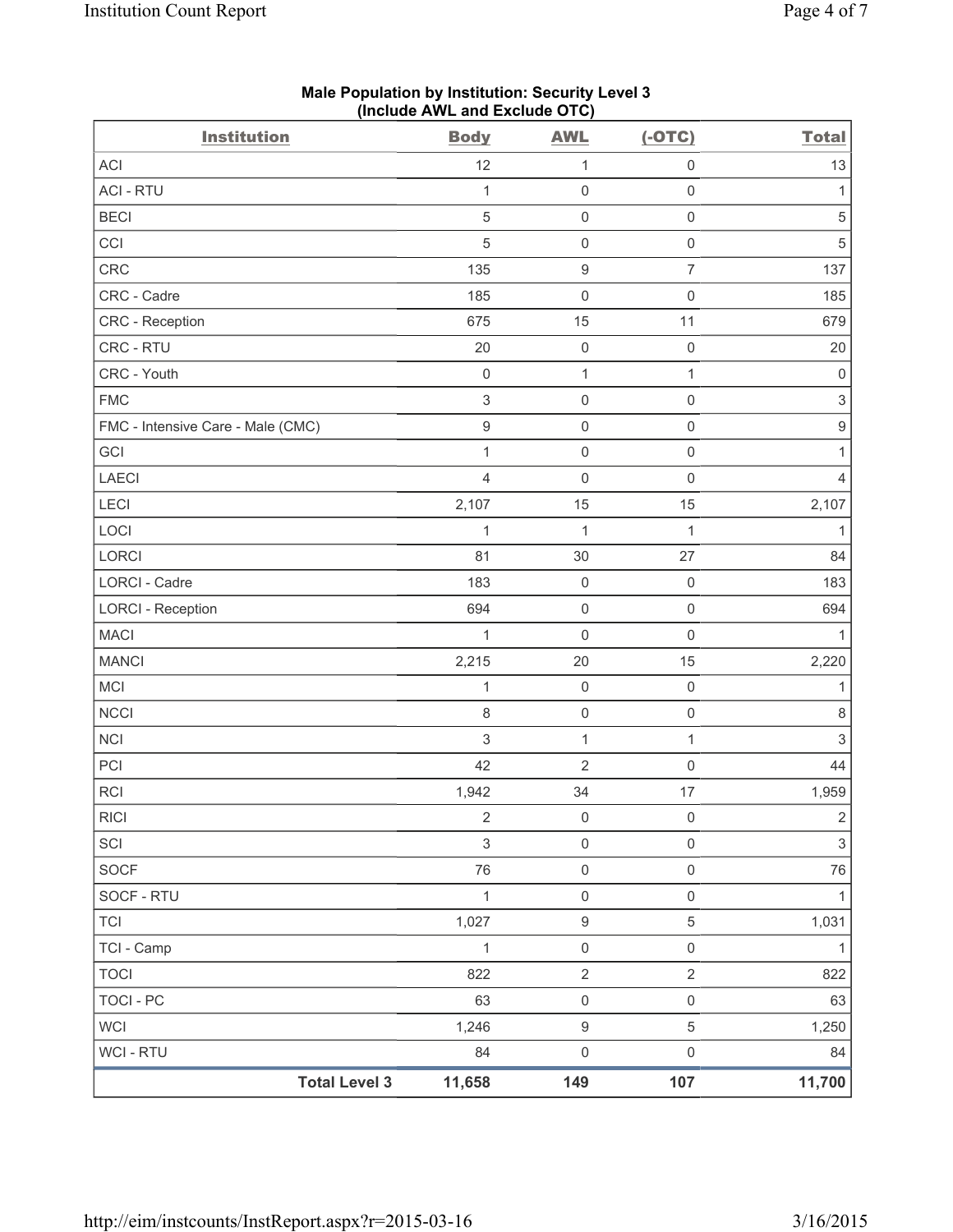| <b>Institution</b>                | <b>Body</b>                    | <b>AWL</b>                | $(-OTC)$                  | <b>Total</b>     |
|-----------------------------------|--------------------------------|---------------------------|---------------------------|------------------|
| ACI                               | 609                            | 5                         | $\ensuremath{\mathsf{3}}$ | 611              |
| ACI-PC                            | 60                             | $\mathsf{O}\xspace$       | $\mathsf{O}\xspace$       | 60               |
| <b>ACI - RTU</b>                  | 73                             | $\mathsf{O}\xspace$       | $\mathbf 0$               | 73               |
| <b>BECI</b>                       | 1,503                          | 20                        | 12                        | 1,511            |
| <b>BECI - Camp</b>                | 1                              | $\mathsf{O}\xspace$       | $\mathsf{O}\xspace$       | 1                |
| CCI                               | 1,660                          | $10$                      | $\,6\,$                   | 1,664            |
| CRC                               | 86                             | $\,$ 5 $\,$               | $\overline{4}$            | 87               |
| CRC - Cadre                       | 51                             | 0                         | $\mathsf 0$               | 51               |
| CRC - Reception                   | 168                            | $\ensuremath{\mathsf{3}}$ | $\ensuremath{\mathsf{3}}$ | 168              |
| CRC - RTU                         | 19                             | $\mathsf{O}\xspace$       | $\mathsf 0$               | 19               |
| CRC - Youth                       | 1                              | 1                         | $\mathbf{1}$              | $\mathbf{1}$     |
| <b>FMC</b>                        | $\mathsf g$                    | $\mathsf{O}\xspace$       | $\mathsf{O}\xspace$       | $\boldsymbol{9}$ |
| FMC - Intensive Care - Male (CMC) | 18                             | $\mathsf{O}\xspace$       | $\mathsf 0$               | 18               |
| GCI                               | 812                            | $\overline{7}$            | $\,$ 3 $\,$               | 816              |
| <b>LAECI</b>                      | 1,076                          | 25                        | 21                        | 1,080            |
| LECI                              | 25                             | $\mathsf{O}\xspace$       | $\mathsf 0$               | 25               |
| LOCI                              | 1,126                          | 4                         | $\overline{4}$            | 1,126            |
| LORCI                             | 89                             | 20                        | 18                        | 91               |
| <b>LORCI - Cadre</b>              | 8                              | $\mathsf{O}\xspace$       | $\mathsf{O}\xspace$       | 8                |
| <b>LORCI - Reception</b>          | 283                            | $\ensuremath{\mathsf{3}}$ | $\ensuremath{\mathsf{3}}$ | 283              |
| <b>MACI</b>                       | 1,079                          | $\sqrt{2}$                | $\mathbf{1}$              | 1,080            |
| <b>MANCI</b>                      | 20                             | $\mathsf{O}\xspace$       | $\mathsf 0$               | 20               |
| MCI                               | 1,699                          | 22                        | 17                        | 1,704            |
| MCI - Camp                        | $\mathbf{1}$                   | $\mathsf{O}\xspace$       | $\mathsf 0$               | $\mathbf{1}$     |
| <b>NCCI</b>                       | 1,658                          | 17                        | 10                        | 1,665            |
| NCCI - Camp                       | $\,8\,$                        | $\mathsf 0$               | $\mathsf{O}\xspace$       | $\bf 8$          |
| <b>NCI</b>                        | 1,680                          | 32                        | 26                        | 1,686            |
| PCI                               | 767                            | 17                        | $\,6\,$                   | 778              |
| <b>RCI</b>                        | 129                            | $\mathsf 0$               | $\mathsf 0$               | 129              |
| <b>RICI</b>                       | 1,337                          | 23                        | $\boldsymbol{9}$          | 1,351            |
| SCI                               | 961                            | 15                        | $\boldsymbol{9}$          | 967              |
| <b>TCI</b>                        | $\ensuremath{\mathsf{3}}$      | 0                         | $\mathsf{O}\xspace$       | 3                |
| <b>TOCI</b>                       | $\mathsf 3$                    | $\mathsf{O}\xspace$       | $\mathsf 0$               | $\mathsf 3$      |
| <b>WCI</b>                        | 18                             | $\mathbf{1}$              | $\mathsf{O}\xspace$       | 19               |
| <b>WCI - RTU</b>                  | $\overline{4}$                 | $\mathsf 0$               | $\mathsf 0$               | $\overline{4}$   |
|                                   | <b>Total Level 2</b><br>17,044 | 232                       | 156                       | 17,120           |

#### **Male Population by Institution: Security Level 2 (Include AWL and Exclude OTC)**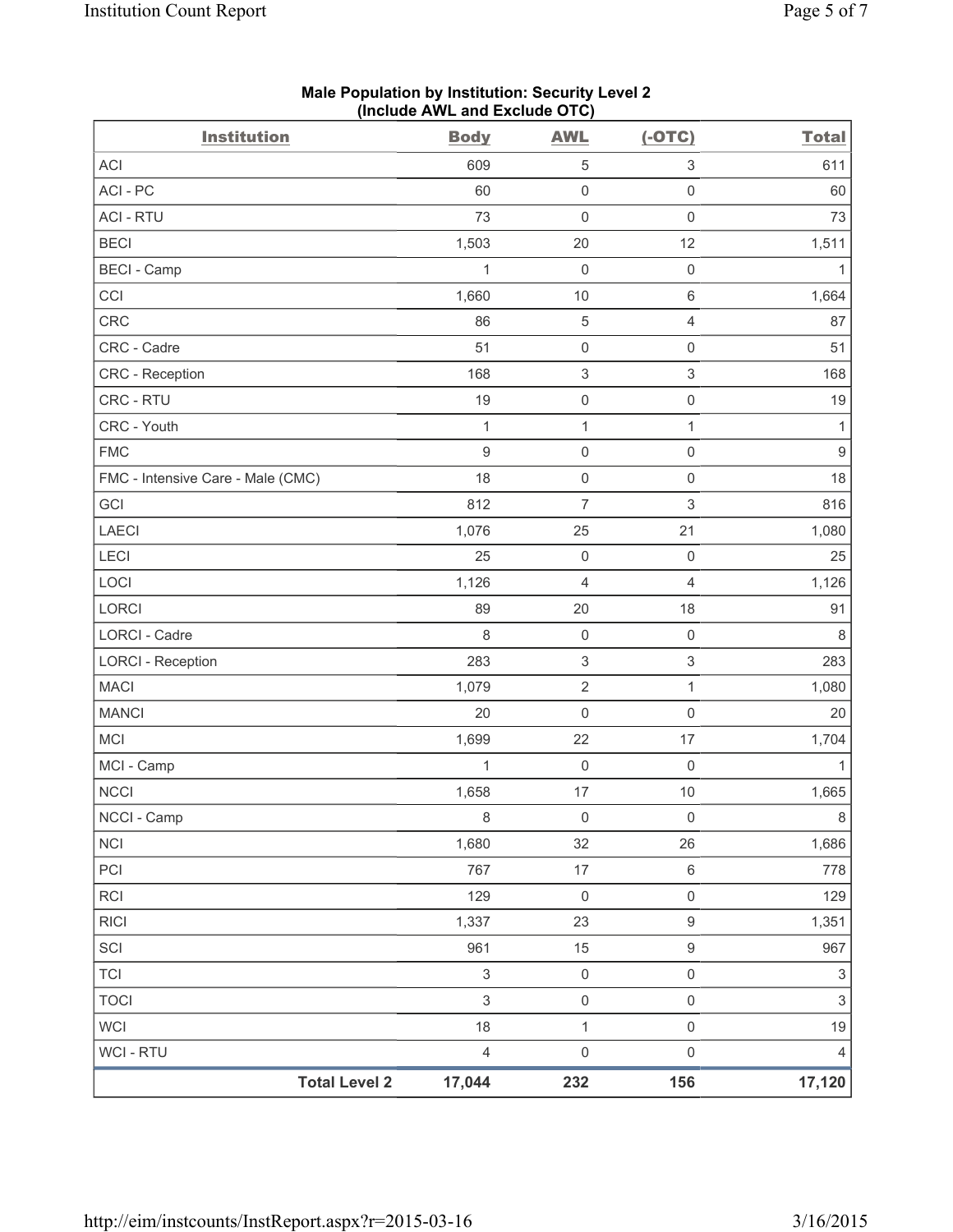| <b>Institution</b>                | <b>Body</b>    | <b>AWL</b>              | $(-OTC)$                  | <b>Total</b>              |
|-----------------------------------|----------------|-------------------------|---------------------------|---------------------------|
| <b>ACI</b>                        | 706            | $\overline{7}$          | 3                         | 710                       |
| <b>ACI - RTU</b>                  | 45             | $\mathsf{O}\xspace$     | $\mathsf{O}\xspace$       | 45                        |
| <b>BECI</b>                       | 695            | 13                      | $\overline{7}$            | 701                       |
| <b>BECI - Camp</b>                | 468            | $\mathbf 0$             | $\mathsf{O}\xspace$       | 468                       |
| CCI                               | 856            | $\,6\,$                 | $\mathbf{1}$              | 861                       |
| CRC                               | 46             | $\overline{2}$          | $\mathbf{1}$              | 47                        |
| CRC - Cadre                       | $\mathsf 3$    | $\mathsf{O}\xspace$     | $\mathsf{O}\xspace$       | $\ensuremath{\mathsf{3}}$ |
| CRC - Reception                   | 99             | $\,6$                   | $\,6\,$                   | 99                        |
| CRC - RTU                         | $\sqrt{5}$     | $\mathsf{O}\xspace$     | $\mathsf{O}\xspace$       | $\overline{5}$            |
| <b>FMC</b>                        | 454            | $\overline{2}$          | $\mathsf{O}\xspace$       | 456                       |
| FMC - Intensive Care - Male (CMC) | 20             | $\mathsf{O}\xspace$     | $\mathsf{O}\xspace$       | 20                        |
| GCI                               | 444            | 13                      | $\overline{4}$            | 453                       |
| GCI - Camp                        | 757            | $\mathbf{1}$            | 1                         | 757                       |
| <b>GCI - RTU</b>                  | $\overline{2}$ | $\mathbf 0$             | $\mathsf{O}\xspace$       | $\overline{2}$            |
| <b>LAECI</b>                      | 685            | 12                      | $\overline{7}$            | 690                       |
| LECI                              | 14             | $\sqrt{2}$              | $\mathbf{1}$              | 15                        |
| LECI - Camp                       | 177            | $\mathsf 0$             | $\mathsf{O}\xspace$       | 177                       |
| LOCI                              | 1,148          | 9                       | $\overline{4}$            | 1,153                     |
| <b>LORCI</b>                      | 48             | 11                      | 11                        | 48                        |
| <b>LORCI - Cadre</b>              | $\overline{2}$ | $\mathbf 0$             | $\mathsf{O}\xspace$       | $\overline{2}$            |
| <b>LORCI - Reception</b>          | 93             | $\mathsf{O}\xspace$     | $\mathsf{O}\xspace$       | 93                        |
| MACI - Minimum                    | 1,464          | 22                      | 12                        | 1,474                     |
| <b>MANCI</b>                      | 16             | $\overline{7}$          | $\,6\,$                   | 17                        |
| MANCI - Camp                      | 360            | $\mathbf{1}$            | $\mathbf{1}$              | 360                       |
| <b>MCI</b>                        | 513            | 5                       | $\overline{2}$            | 516                       |
| MCI - Camp                        | 360            | 1                       | 1                         | 360                       |
| <b>NCCI</b>                       | 596            | 11                      | $\,8\,$                   | 599                       |
| NCCI - Camp                       | 401            | $\mathbf 1$             | $\mathbf{1}$              | 401                       |
| <b>NCI</b>                        | 780            | 11                      | $\boldsymbol{9}$          | 782                       |
| <b>OSP</b>                        | $\overline{7}$ | $\mathbf 0$             | $\mathsf{O}\xspace$       | $\overline{7}$            |
| PCI                               | 1,261          | 22                      | 11                        | 1,272                     |
| <b>RCI</b>                        | $\overline{2}$ | $\mathbf 0$             | $\mathsf{O}\xspace$       | 2                         |
| <b>RICI</b>                       | 1,259          | 22                      | $\,8\,$                   | 1,273                     |
| SCI                               | 1,069          | $10$                    | $\,6\,$                   | 1,073                     |
| SOCF                              | 17             | $\mathsf{O}\xspace$     | $\mathsf 0$               | 17                        |
| <b>TCI</b>                        | 52             | $\overline{\mathbf{4}}$ | $\ensuremath{\mathsf{3}}$ | 53                        |
| TCI - Camp                        | 420            | $\mathbf 0$             | $\mathsf{O}\xspace$       | 420                       |
| <b>Total Level 1</b>              | 15,344         | 201                     | 114                       | 15,431                    |

#### **Male Population by Institution: Security Level 1 (Include AWL and Exclude OTC)**